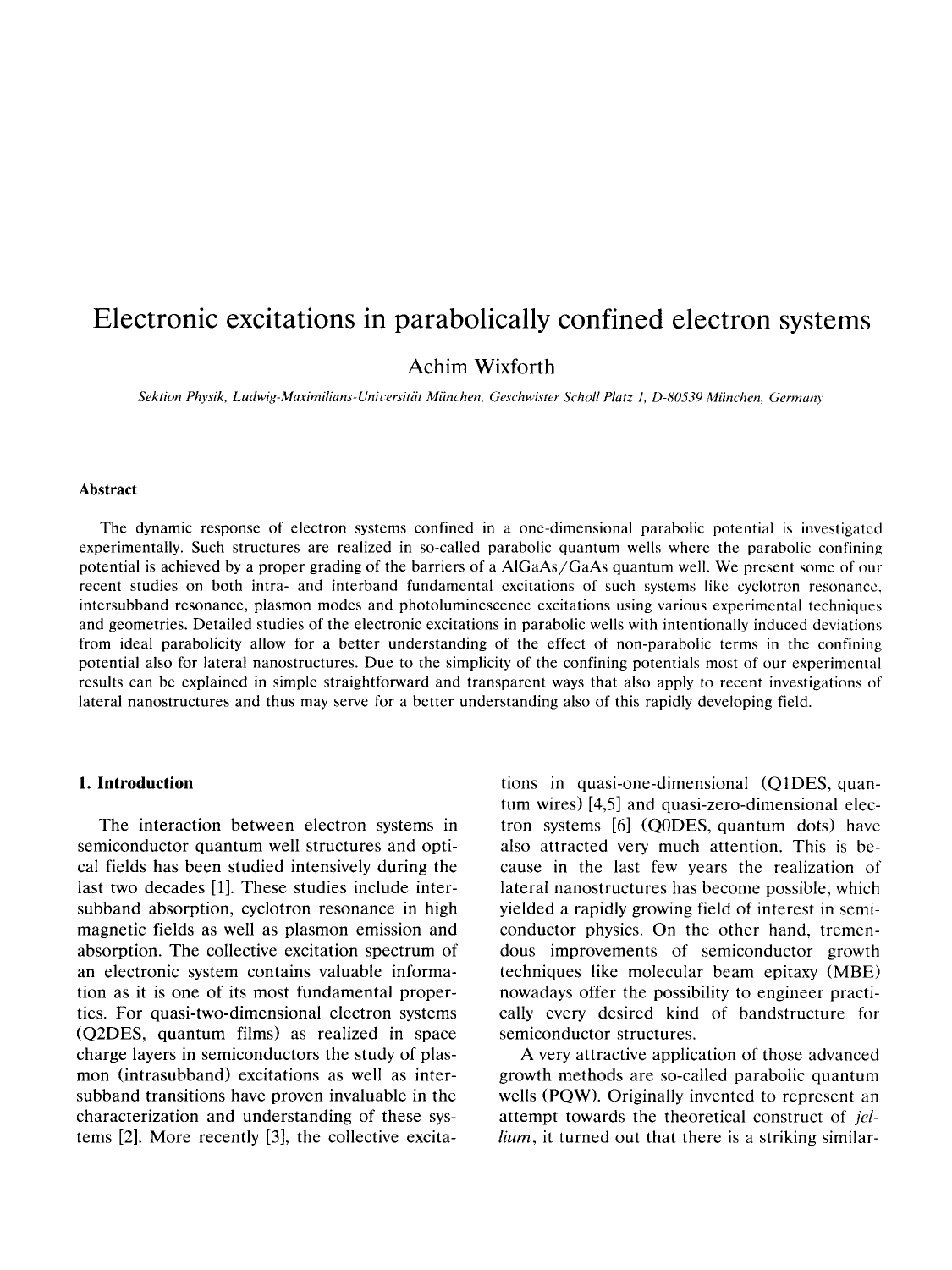ity of many of their properties to the ones of a QlDES or even a QODES. Many experimental results obtained in such nanostructures have in the recent past also been successfully described in a parabolic approximation [3]. For this reason, throughout this report, I shall point out the similarities and the applicability of our experimental and theoretical results to the case of lateral nanostructures and give representative examples.

#### 2. **Electron systems in parabolic quantum wells**

PQWs are grown by computer-controlled molecular beam epitaxy (MBE). The parabolic profiles of both the conduction as well as the valence bands are obtained by properly grading the aluminum content of the ternary  $AI<sub>x</sub>Ga<sub>1-x</sub>As$ alloy. In the range  $0 \le x \le 0.3$  its band gap varies nearly linearly with Al mole fraction, such that a controlled variation of  $x$  directly leads to the desired structure. The basic idea of these structures is thus to create a conduction band profile  $E<sub>C</sub>(z)$  in the growth direction such that it mimics the parabolic potential of a uniformly distributed slab of positive charge  $n^+$ . Once this structure is remotely doped, the donors release electrons into the well which in turn will screen the man-made parabolic potential and form a wide and nearly homogeneous electron layer. An undoped spacer

$$
n^{+} = \frac{\epsilon \epsilon_0}{e^2} \frac{\partial^2 E_{\rm C}}{\partial z^2} = \frac{8 \epsilon \epsilon_0 \Delta}{e^2 W^2}.
$$
 (1)

by Poisson's equation:

Here,  $\epsilon$  denotes the dielectric constant of  $\text{Al}_x\text{Ga}_{1-x}\text{As}, \ \Delta$  is the energy height of the parabola from its bottom to the edges, e the electronic charge, and *W* the width of the grown PQW. Thus  $n^+$  can be varied over a wide range by proper control of the growth process. Typical curvatures of our samples correspond to  $n^+$  of a few times  $10^{16}$  cm<sup>-3</sup>. Due to the similarity to a real existing positive space charge, this concept has been referred to as "quasi-doping".

In Fig. 1 we depict the basic results as obtained from a self-consistent calculation of the resulting subband structure and carrier distribution in such a PQW. Since in our experiments we are able to vary the carrier density in the well by application of a gate bias between a semitransparent electrode on top of the sample and the electron system, we plot the above quantities as a function of  $V_{\rm g}$ . Typical sheet carrier densities in our samples lie in the range of a few times  $10<sup>1</sup>$  $cm^{-2}$ . Usually, up to four subbands are occupied



Fig. 1. (a) Self-consistent subband spacing of a wide PQW as a function of the applied gate bias  $V_g$ . The inset depicts a typical sample geometry used in our experiments. (b) Distribution of the carriers in a PQW as a function of gate bias. Decreasing gate voltage tends to deplete the well by depopulating the electrical subbands. The inset depicts the wavefunctions and the total carrier distribution in the well together with the self-consistent Hartree potential at  $V_g = 0$  V.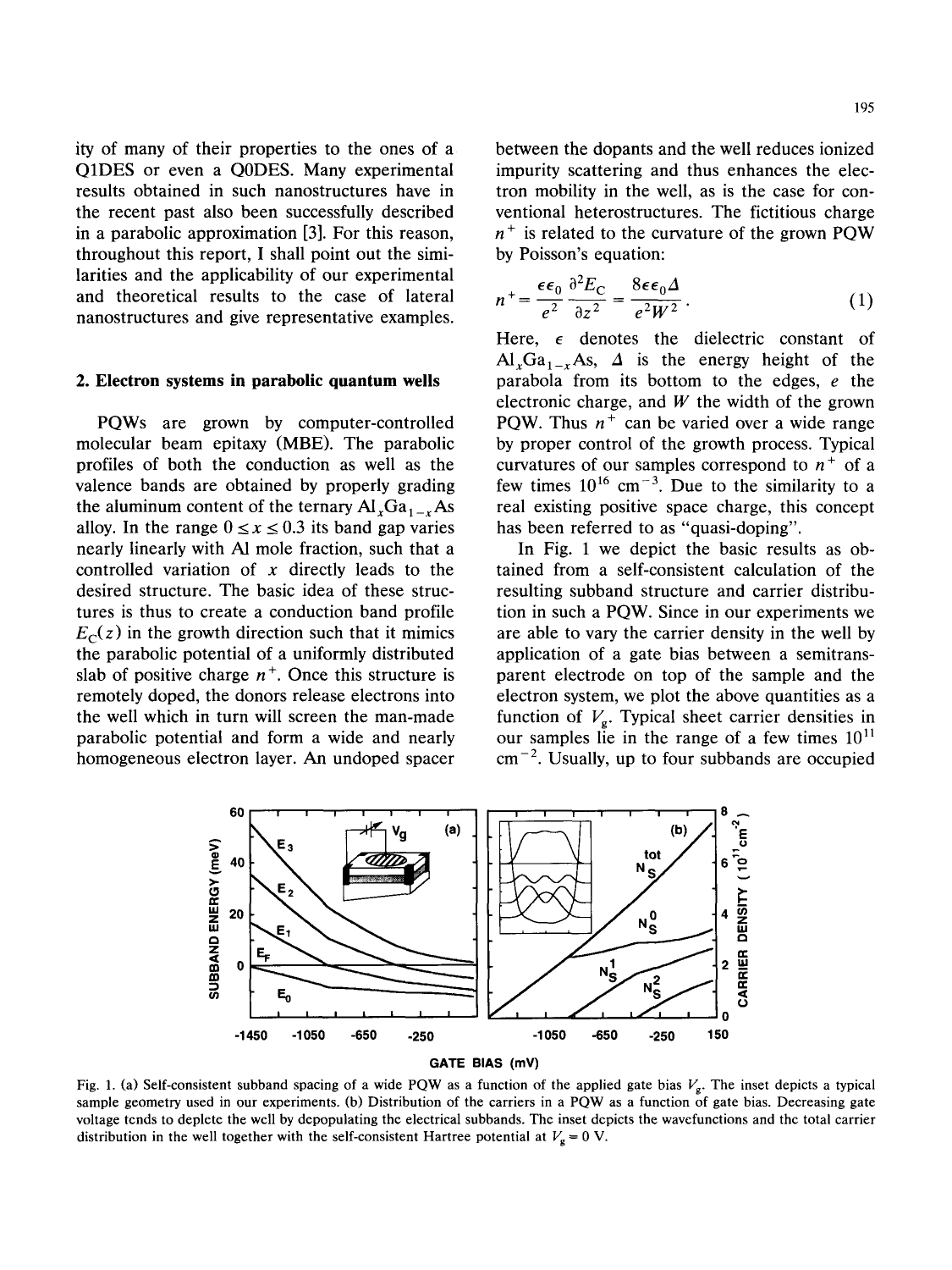at  $V<sub>g</sub> = 0$  V, and the resulting total carrier distribution is essentially flat over the region of the well. The self-consistent potential in this case aiso exhibits a flat bottom as expected for a quasi-three-dimensional electron system. Decreasing gate bias depletes the well and simultaneously increases the self-consistent subband spacing as indicated in Fig. la. At the same time the electrical subbands become depopulated at specific gate voltages. The slab of mobile carriers narrows thus changing its dimension from quasi 3D towards quasi 2D behavior.

## 3. **Far-infrared spectroscopy**

Shortly after the first successful realization of remotely doped PQWs, some initial experiments [7.8] stimulated a lot of further experimental as well as theoretical work on this subject. Subsequently, both (magneto-)transport [9,10] as well as FIR investigations [ll] uncovered a large amount of new and interesting results which shed some light onto the understanding of many fundamental properties of low-dimensional electron systems.

The most interesting by-product of the initial experimental investigations of the far-infrared (FIR) response of a PQW was the formulation of the generalized Kohn theorem [12]: It states that in a purely parabolically confined electron system long-wavelength radiation only couples to the center of mass (CM) coordinates and its motion. The reason is the decoupling of these modes of the interacting electron gas from its internal modes. Relative coordinates, and thus particularly electron-electron interactions, in such systems do not affect the resonance frequency of the observed transitions. FIR experiments on a PQW thus only allow access to a single well-defined frequency  $\omega_0$  which is related to the CM motion of the whole electron system and is solely dctermined by the curvature of the external confining potential. For the case of a PQW this resonance frequency can be determined by the growth of the PQW alone, namely

$$
\hbar\omega_0 = \left(\hbar^2 \frac{8\Delta}{W^2 m^*}\right)^{1/2}.\tag{2}
$$

This mode is of inter-subband type and represents a sloshing of the electron system as a whole in the external parabolic potential. A very power-



Fig. 2. (a) Experimentally obtained resonance positions for three different tilted field experiments as a function of the total magnetic field strength B. With increasing tilt angle the mode anticrossing becomes more pronounced. The solid lines are the result of a calculation according to Eq. (3) using no fit parameters for all three measurements. (b) The same experiment with the magnetic field in the plane of the PQW. This leads to a complete hybridization of the CR and the sloshing mode of the PQW. Filled symbols and the solid line represent the extracted and calculated resonance positions, open symbols and the dashed line depict the amplitude of the line as extracted from our experiment together with the theoretical one. The origin of the discrepancies **hetween the oscillator strength as obtained experimentally and theoretically is not known to date.**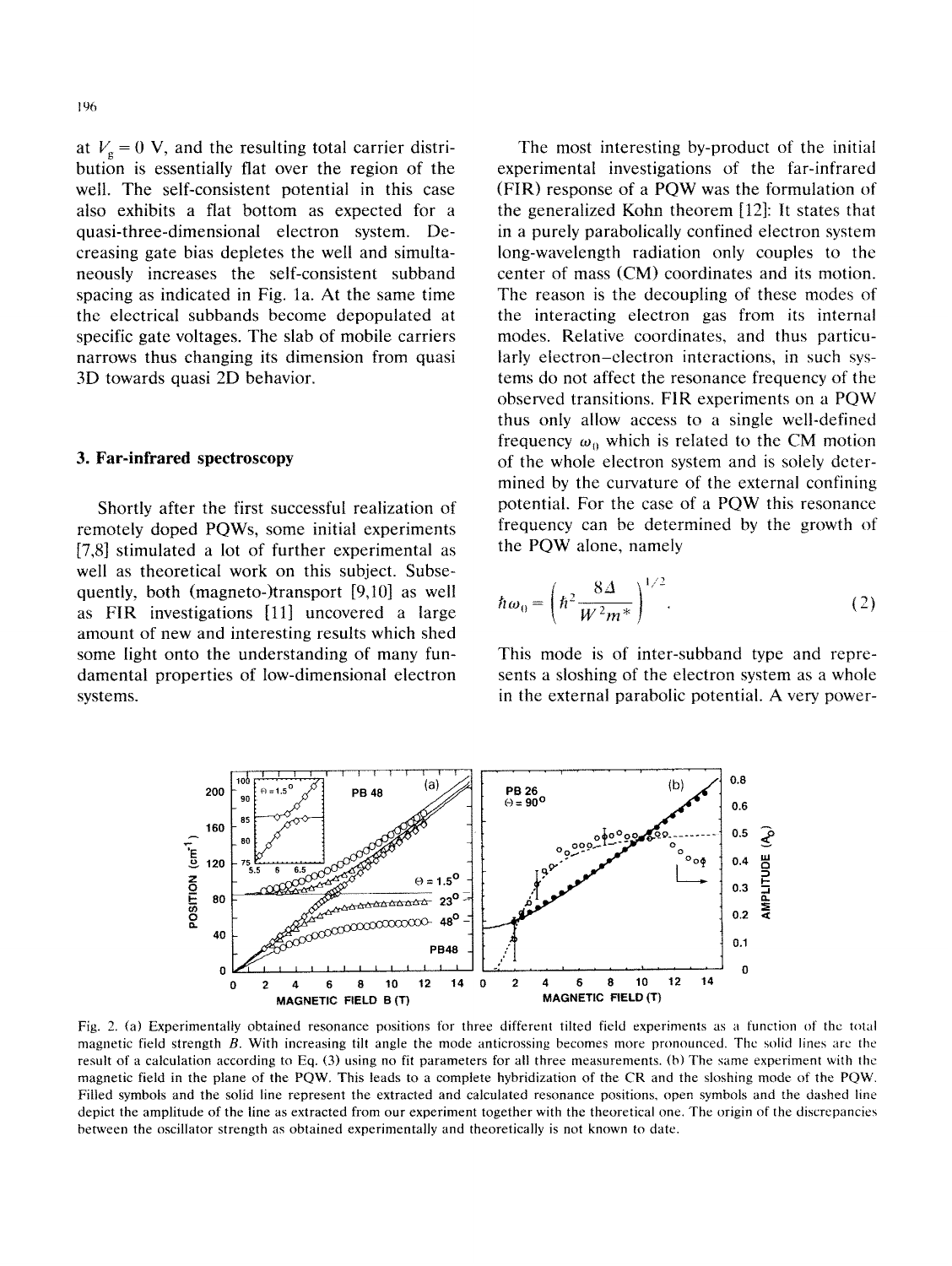ful method to investigate this sloshing mode, working well in PQWs, is the use of a tilted magnetic field which couples the in-plane motion of the mobile carriers to the vertical one. This leads to a strong interaction between the cyclotron resonance (CR)  $\omega_c = eB/m^*$  and the sloshing mode represented by  $\omega_0$ , manifested in an anti-crossing around  $\omega_c = \omega_0$ . The result is a splitting of the CR into two lines,  $\omega_+$  and  $\omega_-,$ which are given by the simple analytic expression

$$
\omega_{\pm} = \sqrt{\frac{1}{2}(\omega_{\rm c}^2 + \omega_0^2) \pm \frac{1}{2}\sqrt{\omega_{\rm c}^4 + \omega_0^4 + 2\omega_0^2(\omega_{\rm c,x}^2 - \omega_{\rm c,z}^2)}}.
$$
 (3)

Here,  $\omega_{c,x} = \omega_c \sin \theta$  and  $\omega_{c,z} = \omega_c \cos \theta$  denote the projections of the CR onto the magnetic field components parallel and perpendicular to the growth direction. *B* is tilted by an angle  $\Theta$  with respect to the sample surface. For the extreme case of a totally in-plane field, Eq. (3) converts to  $\omega_+^2 = \omega_c^2 + \omega_0^2$  representing the plasma-shifted CR, a hybrid mode between electrical and magnetic confinement. Typical experimental results are given in Fig. 2. Here, we plot the extracted resonance positions of tilted or in-plane field transmission experiments as a function of the total magnetic field. In (a) the results for three different tilt angles are shown. The solid lines represent the calculated positions according to Eq. (3).

In (b) the corresponding results for an in-plane magnetic field and a different sample are shown. Here, we also depict the amplitude of the observed resonance together with the theoretically expected one. As can be seen, the agreement between the simple model of two coupled harmonic osciliators and our experimental resuits is quite perfect. There is no fit parameter in the calculations, the sloshing mode  $\omega_0$  is simply taken from the growth parameters of our samples. Changing the carrier density does not change the extracted resonance position  $\omega_0$  significantly [13], indicating that Kohn's theorem is vahd for our systems. To demonstrate the sensitivity of the above experiments we show in Fig. 3 typical spectra taken at a very small tilt angle and for different magnetic fields between  $B = 2.5$  T and  $B =$ 4.0 T. The interaction between the sloshing mode and the CR manifests itseIf in a sharp dip in the envelope of the spectra in the vicinity of the



Fig. 3. Experimentally obtained spectra of the cyclotron resonance in a PQW in a tilted magnetic field. The tilt angle in this case is very small  $(\Theta = 3^{\circ})$  such that a splitting of both lines according to Eq. (3) is not yet achieved. Nevertheless, a sharp dip in the envelope of the spectrum indicates the region of anticrossing between both lines and allows for an exact determination of the resonance condition.

degeneracy point, although a line splitting at this small angle is not yet resolved.

## 4. **Imperfect parabolic wells**

So far, we have demonstrated the FIR response of "ideal" PQWs, where Kohn's theorem is valid. However, it is very interesting to investigate the effect of non-parabolic terms in the confining potential of the FIR spectrum. Here, too, PQWs seem to be a nearly perfect tool. Unlike the case of quantum wires or dots, the external confining potential can be tailored in a very precise and controlled way during the growth. Moreover, optical experiments on imperfect PQWs can yield information not only about the extent to which the confining potential deviates from perfect parabolicity, but also (for small deviations) about the forbidden excitations of an ideal system. Here, we present experimental results obtained in a structure where we intentionally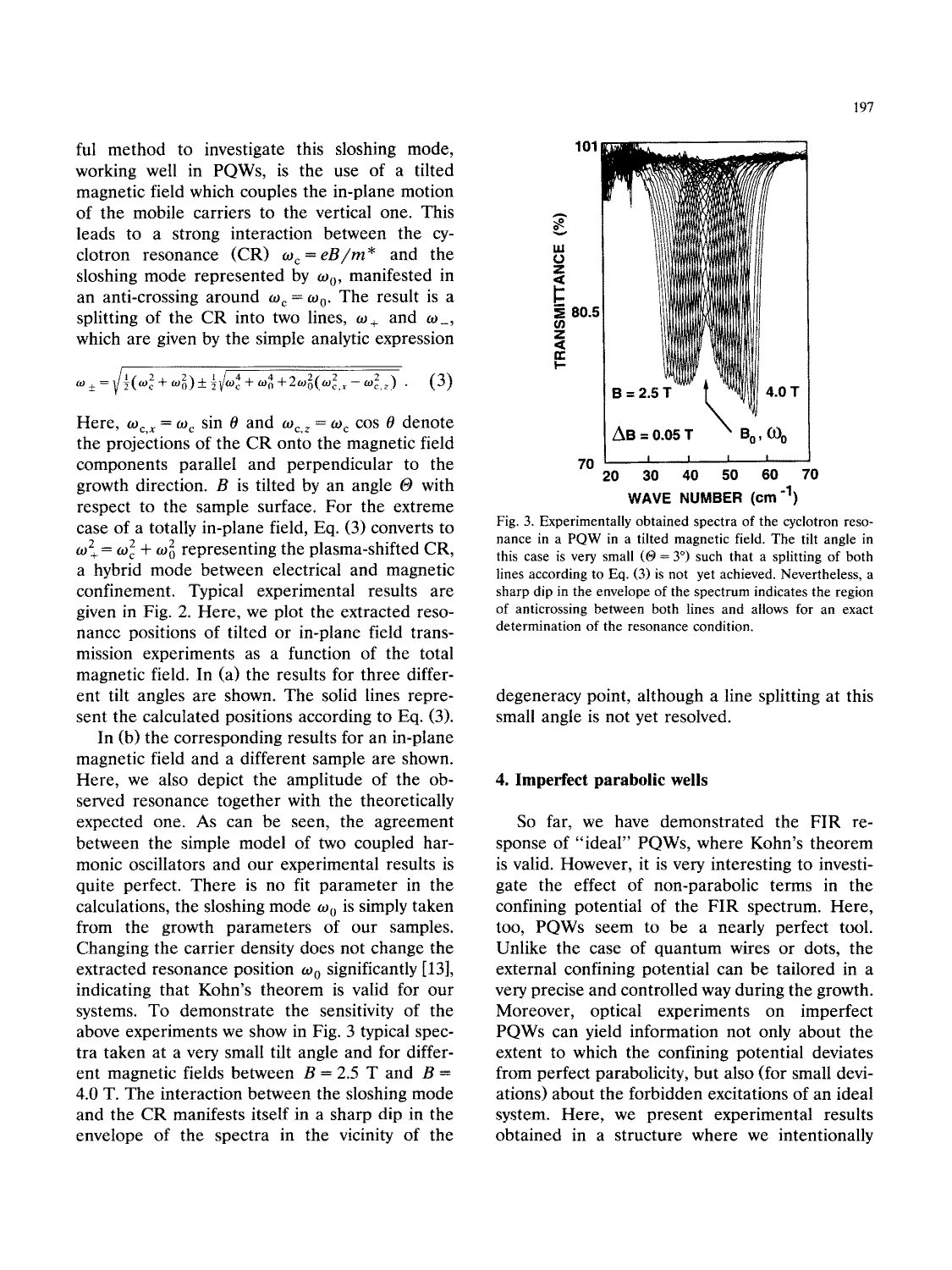induced a certain degree of nonparabolicity to study its influence on the FIR spectrum [14]. The sample is a nominally 75 nm wide PQW with  $\Delta = 75$  meV, having vertical sidewalls which are 150 meV high. From the PQW curvature we expect the bare harmonic oscillator frequency to be  $\omega_0 \triangleq 86$  cm<sup>-1</sup>. Apart from changing the carrier density in the well by application of a gate bias we can simultaneously change the shape of the confining potential in this special sample. At high well filling the additional vertical sidewalls violate parabolicity, whereas at very low filling the wavefunction is squeezed against the lower vertical sidewall. At intermediate fillings we expect the sample to behave like a "normal" PQW. An experimental spectrum, as obtained using the grating coupler technique [14], is shown in Fig. 4a. Here, we plot the relative change in transmission versus FIR frequency for different carrier densities in the well. As can be seen, the electron

system not only absorbs at the frequency of the bare potential, but side lines appear in the spectrum. Experiments in a tilted magnetic field confirm this observation. Here, we make use of the effect of a certain "contrast enhancement" in such measurements: Although the oscillator strengths of the additional lines may be quite small as compared to the main line, their existence can also lead to a resonant interaction between these modes and the cyclotron resonance. This is demonstrated in Fig. 4b, where we plot the extracted resonance positions from a tilted field experiment for this sample as a function of the magnetic field and for three different gate voltages. Most remarkable is the occurrence of additional lines and the completely changed character of the dispersion as compared to an "ideal" PQW especially for low well fillings.

Recently, Dempsey and Halperin [15] were able to perfectly describe our experimental rc-



Fig. 4. (a) Grating-coupler-induced spectra for an imperfect PQW. **The** relative change in transmission is shown for different carrier densities  $N_s$ . In both limits of high and low well filling deviations from the harmonic oscillator picture are observed. manifesting themselves in the occurrence of additional lines [14]. (b) Experimentally obtained resonance positions from a tilted-field experiment on sample PB2S for different well fillings. With decreasing carrier density the spectra deviate more and more from the simple harmonic oscillator picture. Additional lines besides the CM modes appear and the whole spectrum is shifted towards higher energies. indicating a "stiffening" of the confining potential.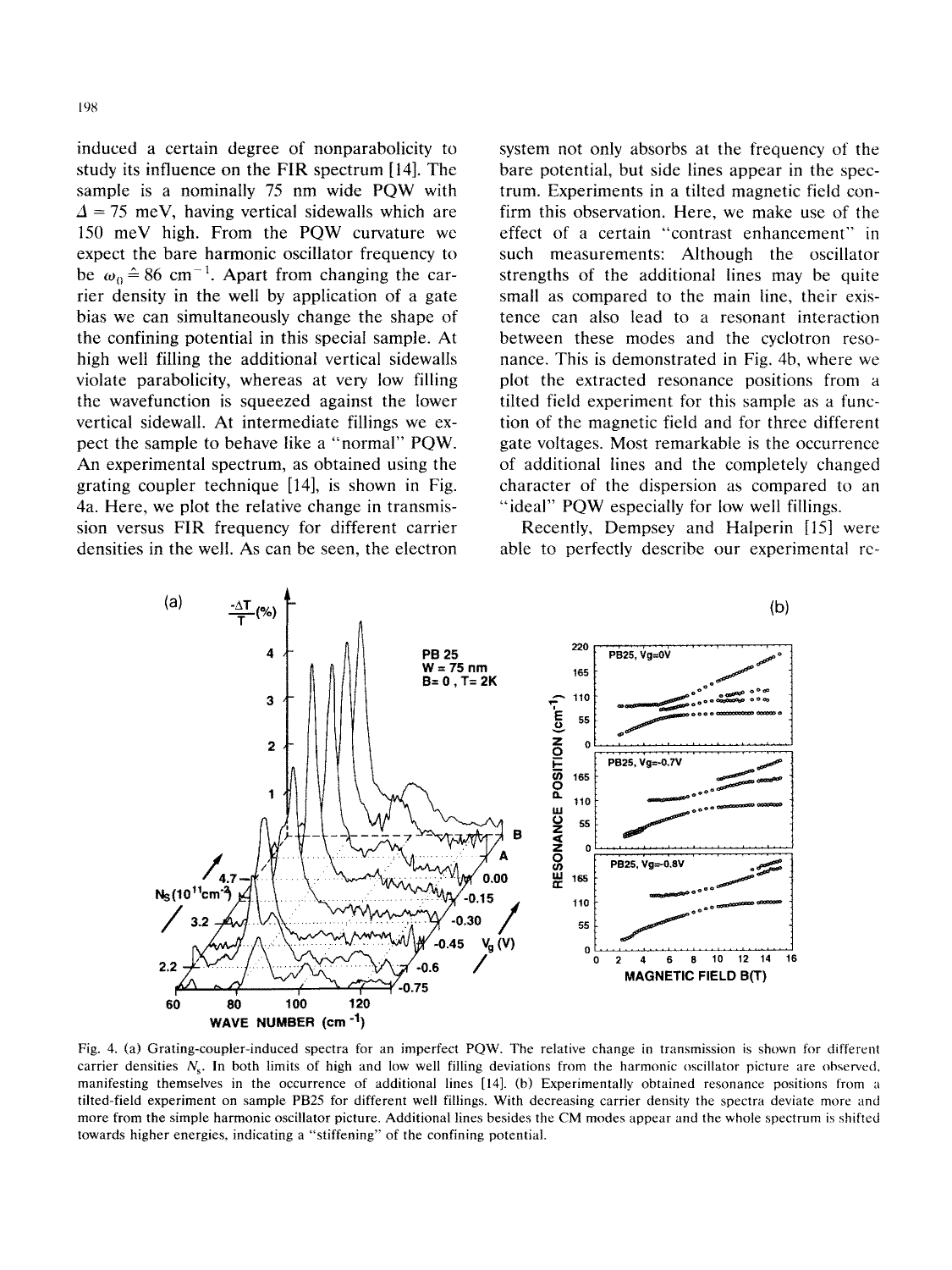sults by using a self-consistent field approach in the local density approximation (LDA-SCF) and, for comparison, also in the random phase approximation (RPA). Since for our samples the shape of the confining potential is extremely well known, it allows for a completely satisfying explanation in terms of theoretical understanding. An important result is the strong mixing of the depolarizationshifted single-particle subband resonances that lead to the complicated spectrum as presented in Fig. 4. Our results together with the theoretical work thus can be regarded as a valuable approach towards the understanding of the FIR spectrum also of quantum wires and dots, where the confining potential is only in first-order parabolic, but not known a priori.

Experiments at finite wave vector are very illustrative in understanding the excitation spectrum of parabolically confined electron systems. Here, we use a grating coupler technique of periodicity a to couple also to intrasubband plasmon excitations. In a local and strictly two-dimensional treatment, where the wavelength of the

excitation is taken to be much larger than the thickness of the electron system, this dispersion of the intrasubband plasmon reads

$$
\omega_p^2 = \frac{e^2 N_s q_x^n}{2 \bar{\epsilon} m_p}, \quad \text{with} \quad q_x^n = n \frac{2\pi}{a}.
$$
 (4)

Here,  $N_s$  again denotes the areal carrier density,  $\bar{\epsilon}$  is an effective dielectric function including screening, and  $m<sub>p</sub>$  is a plasmon effective mass. It is important that in the near field of the grating, z-components of the electric field are induced which can be used to excite the intersubband like resonances as discussed in the previous section (cf. Fig. 4a). In the limit of small *q we* expect Eq. (4) still to be reasonably valid, even though we are not dealing with a strictly 2D system. For reasonable carrier densities as present in our PQW, and for a wave vector of the order of  $2\pi/1$  $\mu$ m, the energies of the intraband plasmon  $\omega_p$ are of the same order as  $\omega_0$ . Thus we are able to systematically study the mutual interaction between both modes which is not that easily



Fig. 5. Plasmon excitations of a PQW subjected to an in-plane magnetic field. The magnetic field induced anisotropy in the subband structure is clearly seen for the intrasubband plasmon resonance at around 15 cm<sup>-1</sup>. For  $q \perp B$  the intra subband plasmon exhibits a negative magnetic field dispersion as it is typical for edge-type plasmons. No such signature is observed for *ql[B.* The agreement between the simple model as described in the text and the experimental results is quite perfect [17].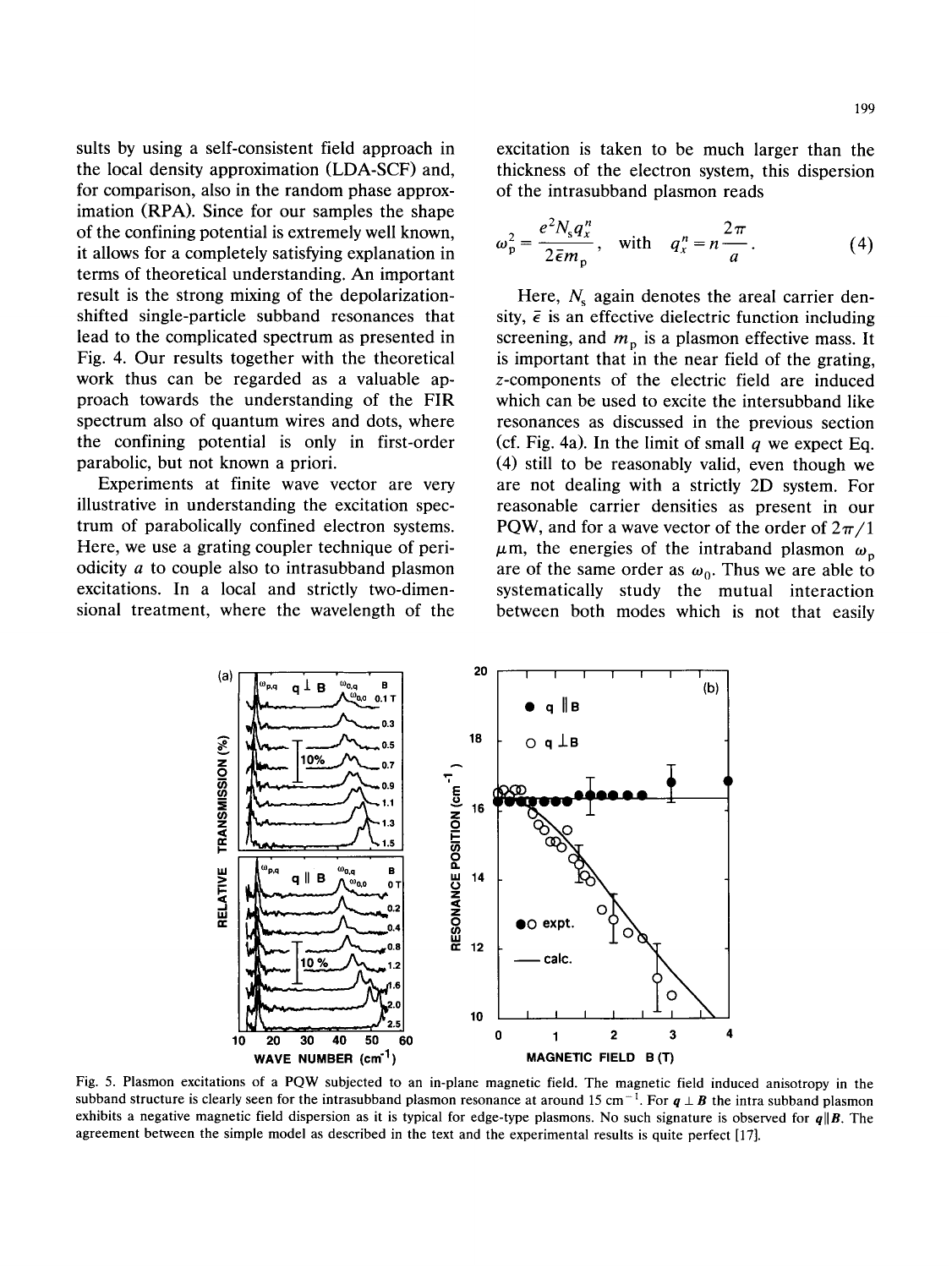achieved on a 2DES. We find that both modes strongly couple if more than one electric subband is occupied, and some asymmetry is induced in the confining potential [16]. Due to the limited space in this report I have to refer the reader to the original paper addressing this mode-coupling phenomenon. There is. however, another very interesting feature about the intrasubband plasmon in a wide PQW: As we have seen before, an in-plane magnetic field hybridizes the cyclotron motion and the sloshing mode of a PQW similar to the magnetic field dispersion of the 1D intersubband resonance or to the "upper" mode of the characteristic spectrum of a quantum dot. On the other hand, it turns out that the presence of an in-plane magnetic field induces an anisotropy in the subband dispersion. Taking the in-plane magnetic field to be directed along the y-direction, this dispersion then reads

$$
E = \hbar \Omega (n + 1/2) + \frac{\hbar^2 k_x^2}{2m^*} \frac{\omega_{0,q}^2}{\Omega^2} + \frac{\hbar^2 k_y^2}{2m^*},
$$
 (5)

where  $\Omega^2 = \omega_{0,a}^2 + \omega_{2c}^2$  denotes the effective hybrid mode at finite  $q$ . The free motion in the plane of the electron system is represented by the quasi-momenta  $k_x$  and  $k_y$ . The interesting fact is the occurrence of an anisotropic band structure with respect to the direction of the magnetic field. It is worth mentioning that Eq. (5) has exactly the same form for a QlDES in the parabolic approximation if one replaces the term containing  $k_{v}$  by the 2D subband energy of the "starting material" Q2DES. The term containing  $k<sub>x</sub>$  is then related to so-called one-dimensional plasmons propagating along the wire [5]. Eq. (5) can also be regarded as to describe a renormalization of the effective mass  $m^*$  with respect of the magnetic field direction. In terms of a collective excitation at finite  $q$ , this leads to a strongly anisotropic magnetic field dispersion, given by

$$
\omega_{p,q}^2 = (q_\perp) = \omega_p^2 \left( 1 + \frac{\omega_c^2}{\omega_{0,q}^2} \right)^{-1}; \quad \omega_{p,q}^2(q_\parallel) = \omega_p^2.
$$
 (6)

Here, the subscripts of  $q$  have to be taken with respect to the direction of the magnetic field R. The result of an experiment [17] where we probe this dispersion by a surface plasmon of the type given by Eq. (5) is shown in Fig. 5. In Fig. 5a we depict the experimental spectra for both magnetic field orientations. In all cases we observe three distinct lines with characteristic B-dispersion. For  $q \perp B$  the low energy line, which we identify with the intrasubband plasmon exhibits a negative dispersion which is characteristic for an edge-type plasmon mode. The lines with positive B-dispersion are identified as the sloshing mode at  $q = 0$  and at somewhat lower energy the one at finite  $q$  [17]. For  $q||B$ , however, the intrasubband plasmon shows no magnetic field dependence as predicted by Eq. (7). In Fig. Sb we show the extracted resonance position for this plasmon and both magnetic field orientations. Again, there is quite perfect agreement with the calculation according to Eq. (7) as depicted by the solid lines.

As a final example. I would like to present



**Fig. h. Magneto-luminescence on a POW subjcctcd to an in-plane field at an excitation energy of 7.-112 c\'. In this experiment the single particle suhhand spectrum is prohd 1~)**  $r$  **radiative recombination** of **photoexcited** carriers in the quan**tum** well. Strong confinement of the holes also leads to a **Fermi edge** singularity that allows for a determination of the **Fermi level in the system. For symmetry reasons. only the tramition** I**h is ohserved. The lines depict the expected dispersion of the magneto-electric hybrid subhands that become depopulated al magnetic fields where the Fermi level exhibits characteristic kinks [courtesy of Ch. Peters, to he puhlishcd].**